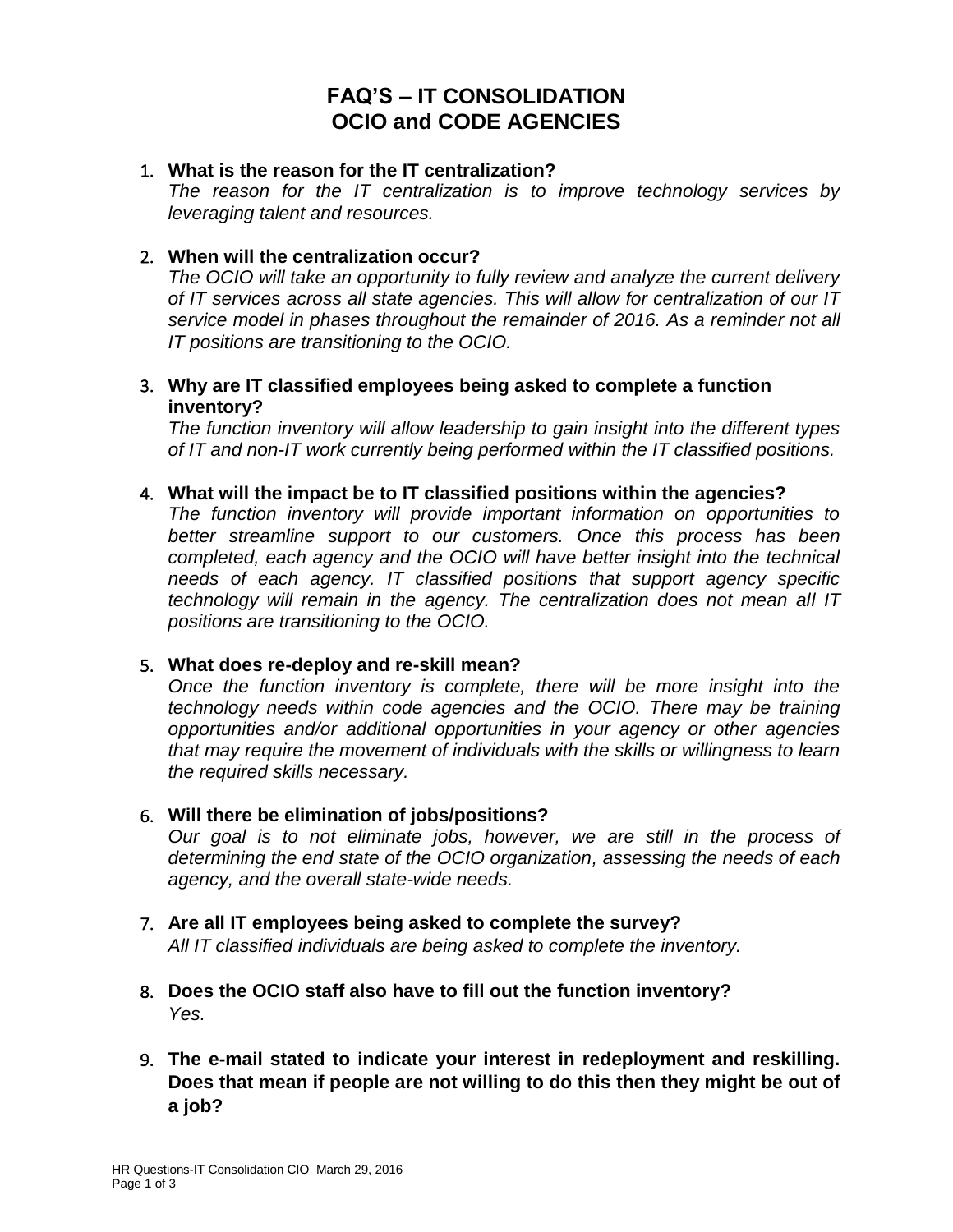*If an IT function is no longer needed at the agency location, we may have opportunities to redeploy these positons to other agencies that need IT resources. A parallel option is to reskill those individuals as appropriate to fill vacant critical positions elsewhere.*

10. **If you have a person retiring within the next few months, will that position be put on hold or will we be allowed to fill it?**

*We will be reviewing each vacancy on a case by case basis to determine if the position will be refilled.* 

- 11. **Have development positions been able to post?** *Yes, however we will only be posting these positions internally.*
- 12. **How soon are we going to update everyone again?** *As soon as we've had an opportunity to thoroughly review and analyze the survey results.*
- 13. **We have a number of contractors on staff that help us with our project workload. Will they be impacted by this review? Will there be a separate review at a later time?**

*We are still determining through the function inventory what our future state will be and this includes how we leverage our current contractor workforce.*

### 14. **Will this review result in reclassification of jobs?**

*There is a possibility that upon review by State Personnel that some roles may be reclassified. We will follow the regular process of determining the classification of a role as this project progresses.* 

- 15. **Will this review result in new job descriptions**? *IT job descriptions will be reviewed, updated, and modernized at a later date.*
- 16. **Is the union aware of this and do they have any input?** *The union has been engaged and made aware of our plans.*
- 17. **Will our agency still have an IT Department or will they be under the OCIO?** *This decision will be made on a case by case basis. Application Development and Support will remain for agency specific IT functions.*
- 18. **If we are going to be assisting other agencies will we be under the OCIO or will we still be a part of our agency?**

*If you are part of the groups previously mentioned: Network, Infrastructure or desktop support - your position will be transferred to the OCIO. However, you may still be physically located in your current work site.*